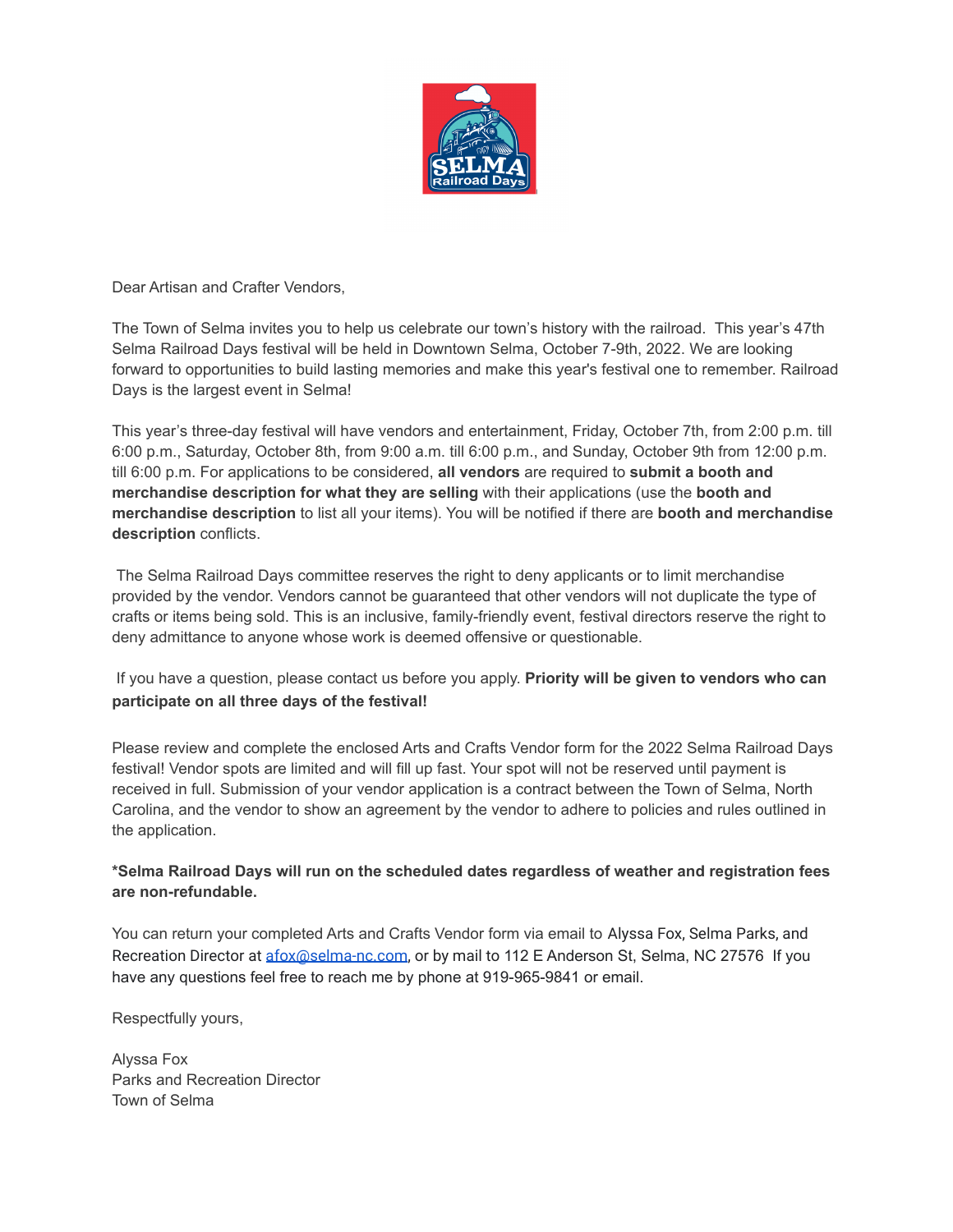

Yes, I want to be an Arts and Crafts Vendor at the 2022 Selma Railroad Days to be held on **Friday, October 7th, Saturday, October 8th & Sunday, October 9th, in Historic Downtown Selma.**

|  | NC Dept of Revenue Registration Number (Required for vendors selling items): ________________       |
|--|-----------------------------------------------------------------------------------------------------|
|  |                                                                                                     |
|  | *All festival communications will be directed to the primary contact at the email address provided. |
|  | BOOTH AND MERCHANDISE DESCRIPTION (S) Please list all items you are selling or promoting.           |
|  |                                                                                                     |

**The Selma Railroad Days Festival Committee reserves the right to accept or deny any registration forms. Priority will be given to Vendors that can commit to all 3 days of the festival. Beginning June 15, Vendors will be notified of approval within two weeks of the application being received.**

**\_\_\_\_\_\_\_\_\_\_\_\_\_\_\_\_\_\_\_\_\_\_\_\_\_\_\_\_\_\_\_\_\_\_\_\_\_\_\_\_\_\_\_\_\_\_\_\_\_\_\_\_\_\_\_\_\_\_\_\_\_\_\_\_\_\_\_\_\_\_\_\_\_\_\_\_\_\_\_\_\_\_\_\_ \_\_\_\_\_\_\_\_\_\_\_\_\_\_\_\_\_\_\_\_\_\_\_\_\_\_\_\_\_\_\_\_\_\_\_\_\_\_\_\_\_\_\_\_\_\_\_\_\_\_\_\_\_\_\_\_\_\_\_\_\_\_\_\_\_\_\_\_\_\_\_\_\_\_\_\_\_\_\_\_\_\_\_\_ \_\_\_\_\_\_\_\_\_\_\_\_\_\_\_\_\_\_\_\_\_\_\_\_\_\_\_\_\_\_\_\_\_\_\_\_\_\_\_\_\_\_\_\_\_\_\_\_\_\_\_\_\_\_\_\_\_\_\_\_\_\_\_\_\_\_\_\_\_\_\_\_\_\_\_\_\_\_\_\_\_\_\_\_**

## **VENDOR FEES**

**\_\_\_Number of spaces needed (10' wide x10' deep)**

| NUMBER OF SPACES REGUED (TO WIDE X ID GEED)                                 |  |
|-----------------------------------------------------------------------------|--|
| Friday October 7th 2:00 p.m. to 6:00 p.m. (Only) \$100.00 per space         |  |
| Saturday October 8th 9:00 a.m., to 6:00 p.m. (Only) \$150.00 per space      |  |
| Sunday October 9th 12:00 p.m. to 6:00 p.m. (Only) \$75.00 per space         |  |
| Friday October 7th & Saturday (Only) \$220.00 per space                     |  |
| Friday, Saturday & Sunday \$300.00 per space                                |  |
| Electricity needed: _yes ___ no \$25.00 per space, Availability is limited! |  |
| <b>Total Enclosed</b>                                                       |  |

Payment can be remitted by check to **Selma Railroad Days, 114 North Raiford St. Selma, NC 27576,** or by **credit card over the phone (requires an additional 3.5% processing fee).** Thank you for your support! If you have any questions, please contact **Alyssa Fox at, 919-965-9841 ext. 8001.**

\*Please note, Selma Railroad Days Festival is a **RAIN OR SHINE** event! Registration forms must be received in the office no later than **September 1st, 2022!**

\*Please submit payment within **1 week** after receiving approval notification to secure your spot!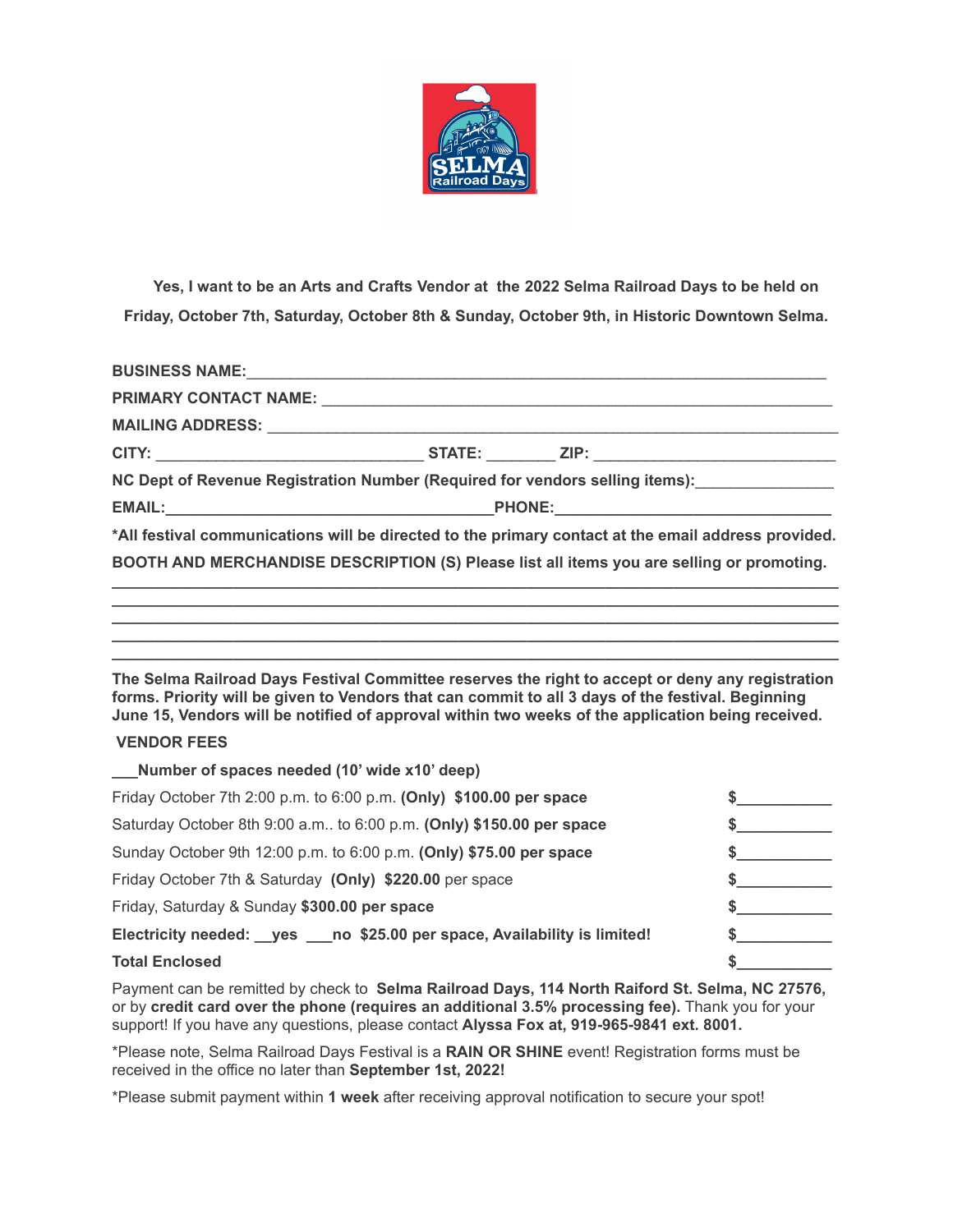

## Vendors are required to initial beside each policy and rule; that you have read and agree to adhere **to them. Submit this document with your application to be considered:**

I understand that Selma Railroad Days Festival is a **RAIN OR SHINE** event! Registration forms must be received in the office no later than **September 1st, 2022!** I understand that there will be **no refund issued for my registration fee once it has been submitted.**

## **Vendor hours:**

All vendors are required to stay open from: Friday, October 7th, 2:00 p.m. to 6:00 p.m. Saturday, October 8th, 9:00 a.m. to 6:00 p.m. Sunday, October 9th, 12:00 p.m. to 6:00 p.m.

\* Due to safety reasons, vehicles will not be allowed back into the streets until after the festival closes each day. All vendors will be **required** to be open during festival hours at their assigned locations. Vendors will **not** be allowed to close their booths before the end of festival hours at their assigned locations. This rule applies to **every** vendor.

## **Artisan & Crafter Vendor:**

To be considered an Artisan & Crafter Vendor, the items must be handmade by the artist selling them. A clear accurate description of products must be provided in the **booth and merchandise description section of the application. A clear photo representing each category you are entering must be forwarded with your application, even if you are a returning exhibitor.** The photos will be used in selecting artists and eliminating ineligible applicants. Be sure to include **clear photos as they determine your acceptance to the festival. Photos will not be returned!** Submission of an application does not guarantee booth space. Vendors will be notified once the application has been approved and will have 1 week to issue payment to secure booth space. Selma Railroad Days committee members and festival directors have sole discretion on the acceptability of work and reserve the right to remove any items from exhibitor's booths. Vendors cannot be guaranteed that other vendors will not duplicate the type of crafts or items being sold. Each booth space will measure approximately 10' wide x 10' deep. Vendors will need to supply their table(s), chair(s), staff, drop cords, and tents if they desire them.

**Initial:\_\_\_\_\_\_\_\_**

### **Set-up:**

Once your registration is received, approved and full payment has been made, you will receive an email with complete instructions on arrival time and set up within **two weeks** of the festival. Please follow all signage as you arrive. Bring as few vehicles as possible into the festival area. Unload your vehicle in your space. Then park your vehicles in the designated lot, then return to your booth for setup. **Do not leave extra vehicles parked on the side of the street while you set up.** This will prevent you from blocking other vendors from trying to unload.

### **Power:**

If you need electricity you pay an extra \$25.00 electricity charge per space. There will be limited spots available. Please be sure that all electrical cords are heavy-duty and can be used outdoors. If you do not have the proper equipment needed to plug into our outlets, you will not be able to use our electricity. We will not be providing an alternate outlet for you. Do not run your extension cords through the water. You

**Initial:\_\_\_\_\_\_\_\_**

**Initial:\_\_\_\_\_\_\_\_**



**Initial:\_\_\_\_\_\_\_\_**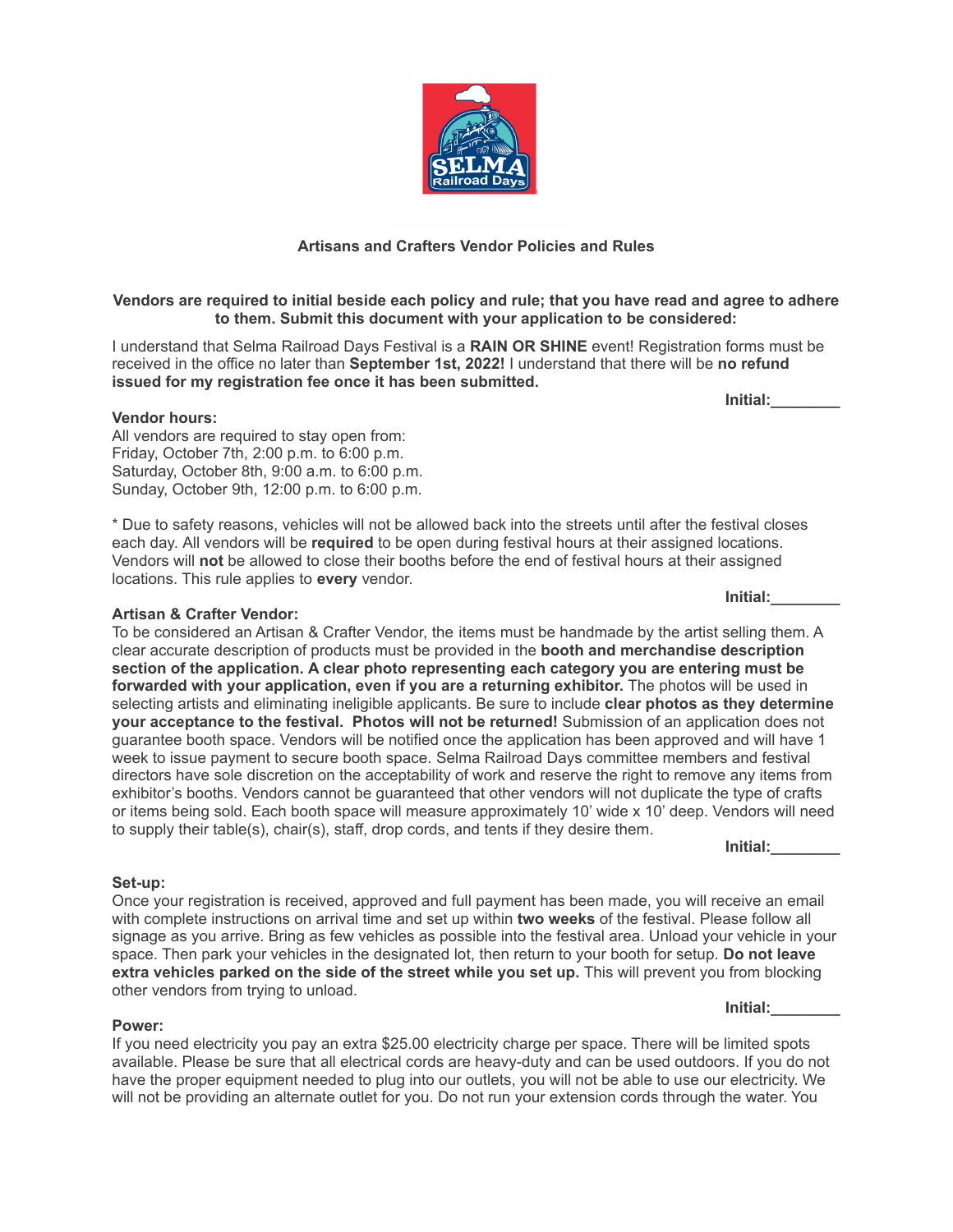will also need to have a cord cover (i.e. rubber mat, appropriate tape, etc.) to put over your cord to avoid anyone tripping. Tampering with electrical outlets or panels is prohibited and will result in a \$500 tampering fee and dismissal from the festival and future events in the Town of Selma.

**Booth Space:** Each vendor will be assigned specific booth space. The Booth area must be staffed throughout the day by you. Vendors are expected to keep their spaces in good order during the festival. Displays must stay within the perimeters of the assigned space. All boxes must be stored out of sight. Each vendor is responsible for the safety and securing of your booth merchandise. There will be overnight security. However, the Town of Selma and the management of Selma Railroad Days are **NOT** responsible for any losses or damages. Vendors and their staff are required to remain within their assigned booth area. Solicitation, strolling sales, wandering to pass out information, handbills, or brochures is prohibited during the festival. There is no selling or giving away drinks including water at non-food booths unless authorized by the Selma Railroad Days committee. Violation of this rule will result in vendors being asked to leave the festival immediately.

Approximately 10,000 people attended Selma Railroad Days in 2019. You may need to restock supplies during the event. Be prepared to transport your supplies by walking or wheeling them to your booth from the end of the street during the festival. Vehicles will not be allowed on festival streets from 12:00 p.m. to 10:00 p.m. on Friday, 8:30 a.m. – 10:00 p.m. on Saturday, and 10:00 a.m. to 7:00 p.m. on Sunday. **Initial:\_\_\_\_\_\_\_\_**

Breakdown time will be between 9:00 to 10:30 p.m. Friday, 9:00 to 10:30 p.m. Saturday, and 6:00 pm-7:00 pm Sunday only. Vendors are responsible for cleaning up after themselves and throwing away their trash in bins located throughout the festival. If any "trace" is found (i.e. trash, paper, goodie bags, etc.) from a vendor after the festival, that vendor will be unable to participate in future festivals. **Initial:\_\_\_\_\_\_\_\_**

**Street Closures:**

**Sales Tax:**

Due to safety concerns Raiford Street will remain closed to vehicle access from, 12:00 p.m. to 10:00 p.m. on Friday, 8:30 a.m. – 10:00 p.m. on Saturday, and from 10:00 a.m. to 7:00 p.m. on Sunday. Vendors are responsible for unloading and disassembling their booths in the designated area during their assigned time. Other streets may be blocked (and will be listed in your arrival instructions before the festival). **SET UP MUST BE COMPLETED, AND ALL VEHICLES MOVED OUT OF THE FESTIVAL AREA BY 11:00 AM FRIDAY, 8:30 AM SATURDAY, AND 11:00 AM SUNDAY.**

Vendors conducting sales must prominently display their valid certificate of registration from the North Carolina Department of Revenue. More information can be found at http://www.dornc.com.

Vendors are responsible for collecting and reporting sales tax. You can get your North Carolina Sales Tax ID Number if you don't already have one. This can be obtained by filling out an NC-BR form or completing the form online. The website of the NC Department of Revenue is www.dornc.com. You can also call the NC Department of Revenue for information at 1-877-252-3052.

## **Re-Stocking:**

# **Breakdown:**

## **North Carolina Department of Revenue Certificate of Registration:**

**Initial:\_\_\_\_\_\_\_\_**

**Initial:\_\_\_\_\_\_\_\_**



**Initial:\_\_\_\_\_\_\_\_**

**Initial:\_\_\_\_\_\_\_\_**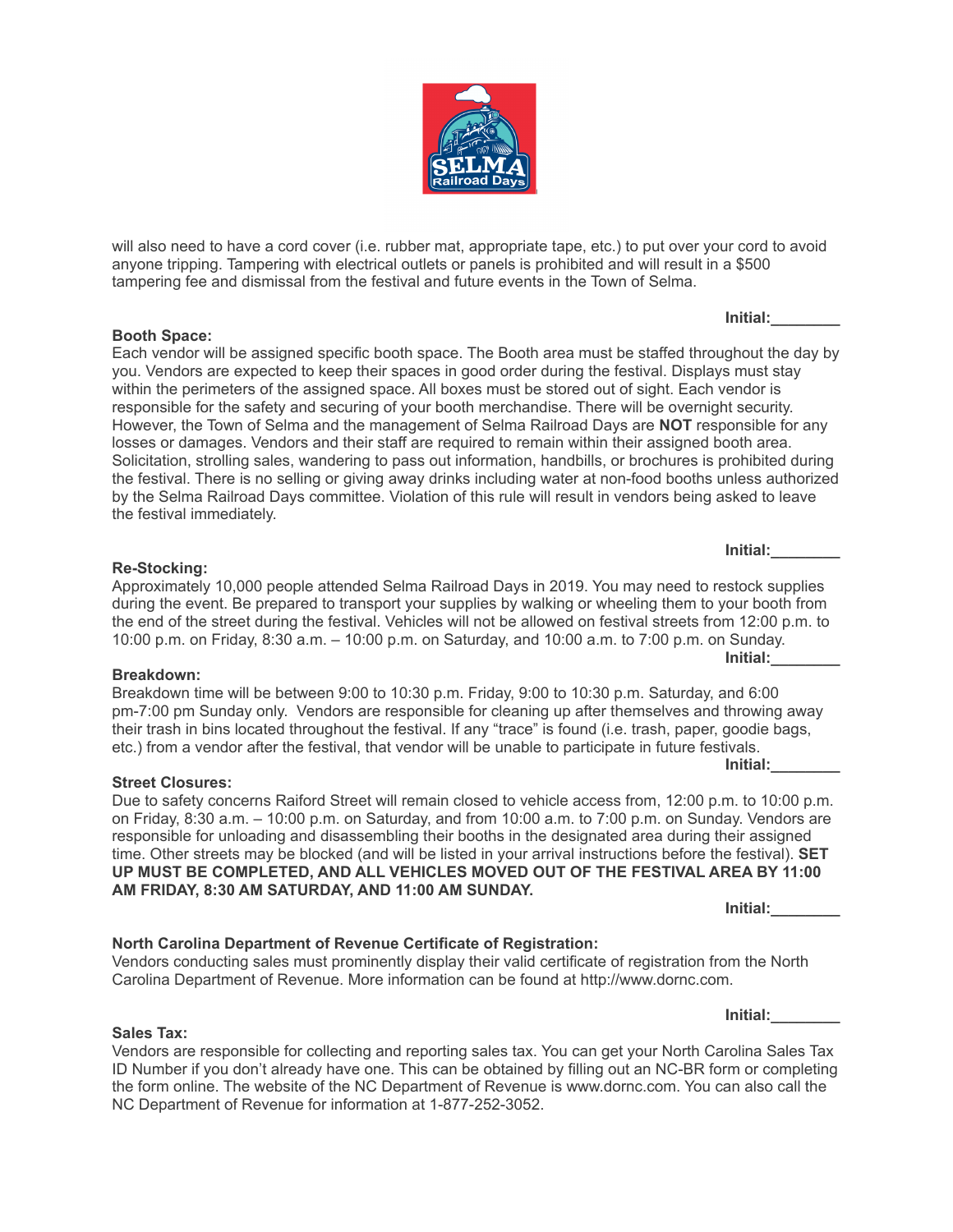

## **Code of Conduct:**

**Initial:\_\_\_\_\_\_\_\_**

Selma Railroad Days is an inclusive environment and festival safety is critical to all of us! We all must work together to have a memorable and safe Selma Railroad Days festival. All vendors are required to follow all rules and regulations set forth by the Town of Selma. Vendors must conduct themselves professionally and courteously when interacting with festival-goers, fellow vendors, and festival organizers. All printed or visible materials must have clean and appropriate language. Vendors failing to follow this rule will be asked to shut down booth operations and will be escorted out of the festival area. Registration fees will not be refunded and you will not be allowed back to future festivals.

**Initial:\_\_\_\_\_\_\_\_**

**Please print, sign and date indicating that you have read and agree to the policies and rules.**

**Printed Name**:\_\_\_\_\_\_\_\_\_\_\_\_\_\_\_\_\_\_\_\_\_\_\_\_\_\_\_\_\_\_\_\_\_\_\_**Signature:**\_\_\_\_\_\_\_\_\_\_\_\_\_\_\_\_\_\_\_\_\_\_\_\_\_\_\_\_

**Date:**\_\_\_\_\_\_\_\_\_\_\_\_\_\_\_\_\_\_\_\_\_\_\_\_\_\_\_\_\_\_\_\_\_\_\_\_

For additional information, please contact Alyssa Fox, Selma Parks and Recreation Director at [afox@selma-nc.com,](mailto:afox@selma-nc.com) or by phone at 919-965-9841 or by email.